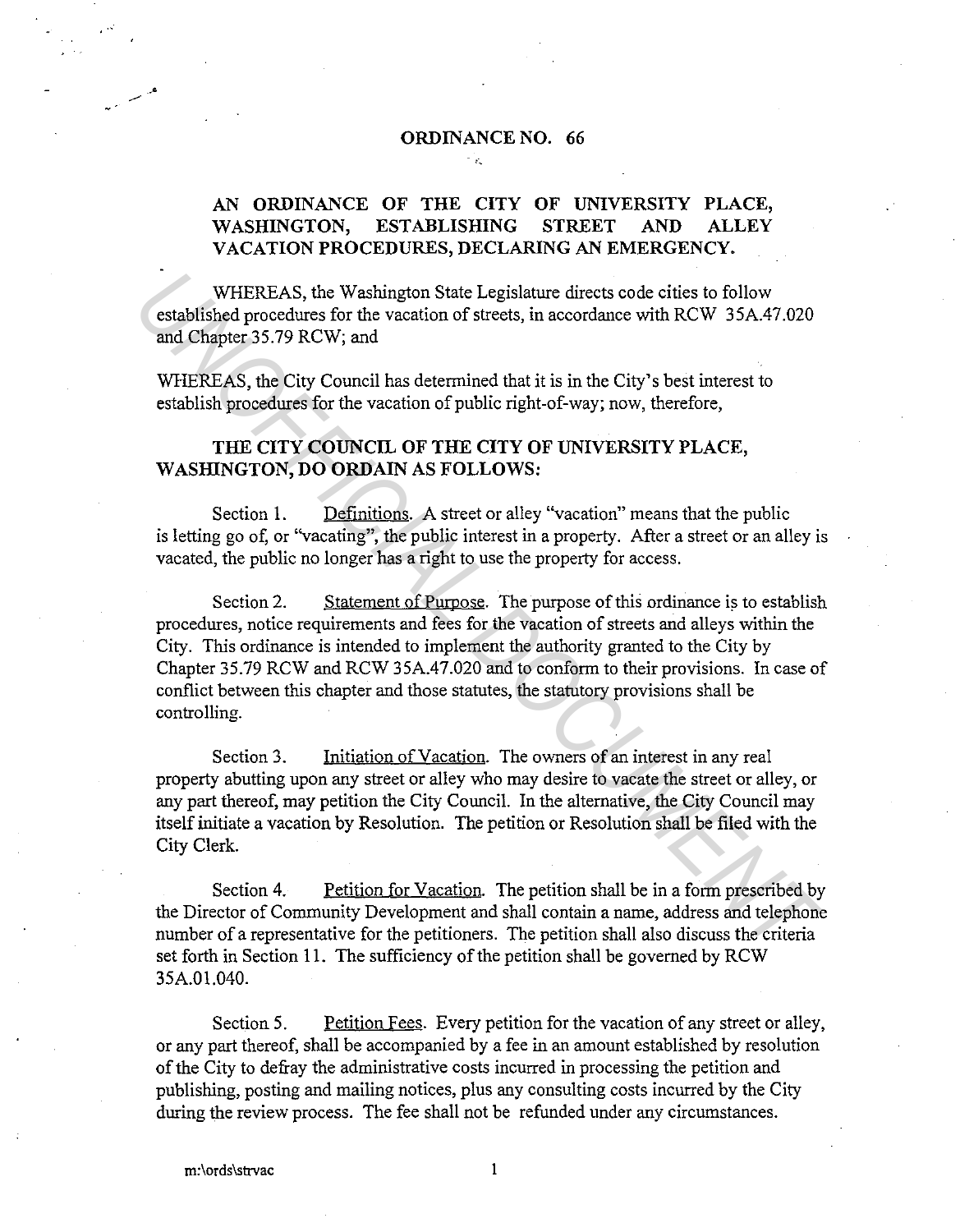## Section 6. Survey, vicinity map, plat map and legal description.

A. Every petition shall be accompanied by:(!) a survey, (2) a vicinity map showing the general area of the proposed vacation, (3) a plat map prepared and sealed by a professional land surveyor, registered in the State of Washington, indicating the specific parcels abutting the proposed street or alley to be vacated, and (4) an exact legal description of the portion of road to be vacated prepared and sealed by a professional land surveyor, registered in the State of Washington.

B. Flagging which indicates the boundaries of the street or alley shall be installed when the survey is conducted.

Section 7. Setting of hearing. Upon receipt of the petition, the fee and all required documents, the City Clerk shall forward the petition and required documents, to the Director of Community Development, or the Director's designee, who shall determine whether the petition has been signed by the owners of more than two-thirds of the property abutting the part of the street or alley to be vacated. If the petition has been signed by the required percentage of such owners, the Director, or the Director's designee, shall bring the petition before the City Council within 30 days of receipt of the petition, and the City Council shall, by Resolution, fix a time when the petition will be heard and determined by the City Council, or committee of the City Council, which time shall be not more than 60 days nor less than 20 days after the date of adoption of the resolution. Where the City Council initiates the vacation by Resolution, that Resolution shall fix a time when the proposed vacation will be heard by the City Council or a committee of the City Council. The gradient care of the proposed vacation, (3) a plat map prepared at the state of Washington, and scaled by a professional land surveyor, registered in the State of Washington, indicating the specific parcels abutting th

Section 8. Staff Report. The Community Development Department shall prepare a report concerning the proposed vacation, which report shall address the criteria (see Section 11) to be considered by the City Council in determining whether to vacate the street or alley, and such other information as deemed appropriate by the Department. In preparing the report, the Department shall solicit comments from the Police, Fire and Public Works Departments and may solicit comments from other governmental agencies and utility companies having jurisdiction or utilities within the boundaries of the City. The report shall be submitted to the City Council, or the City Council committee hearing the matter, and to the representative of the petitioners, not less than five days before the hearing.

Section 9. Notice of Hearing. Upon the passage of the resolution fixing the time for hearing the petition or proposal for vacation, the City Clerk shall give not less than 20 day's notice to the time, place and purpose of the hearing by (1) publishing written notice once in the City's official newspaper, (2) posting a placard in a conspicuous place at each end of the street or alley sought to be vacated, and (3) mailing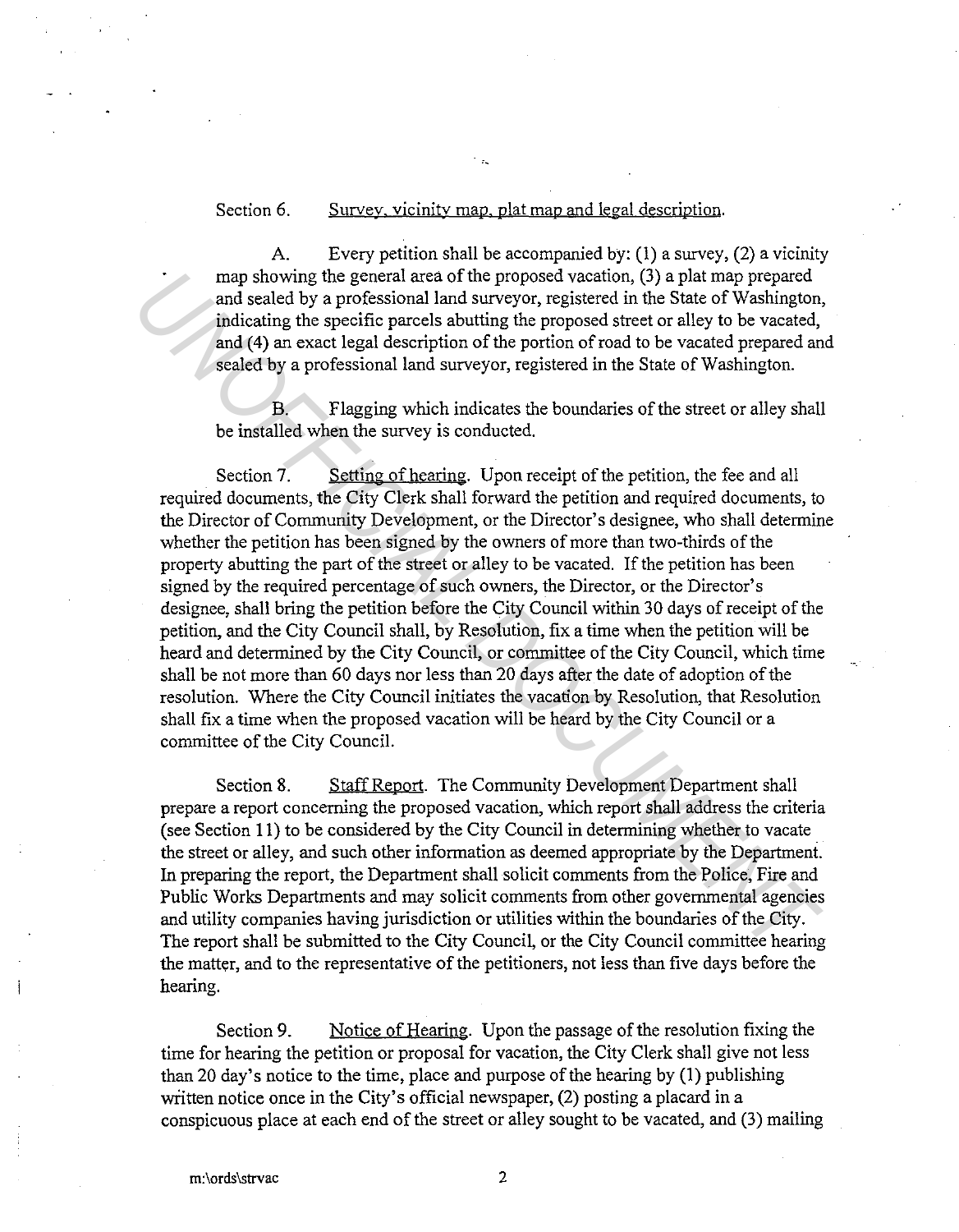written notice to all petitioners at the address on the petition and all owners of property abutting the street or alley proposed to be vacated, as shown on the records of the Pierce County Assessor. In addition, notice shall be given to the owners of property which lie within 300 feet beyond the street or alley to be vacated, measuring in both directions from the area to be vacated. The Community Development Department shall send the same written notice to the representative of the petitioners at the address on the petition. The placards shall be highly visible and at least 11 by 14 inches in size, and shall include a map showing the location of the street or alley proposed to be vacated.

Section 10. Protest. If 50 percent or more of the owners of the abutting property file written objections to a City Council-initiated vacation with the City Clerk, prior to the time of the hearing, the City shall be prohibited from proceeding with the vacation.

Section 11. Hearing and Committee Report. The hearing on the petition proposal shall be held before the City Council, or a committee of the City Council, upon the day fixed by Resolution or at the time to which a hearing may be adjourned. Following the hearing, the committee shall report its recommendation on the petition or proposal to the City Council, which may adopt or reject the recommendation. If a hearing is held before a committee, it shall not be necessary to hold a hearing before the City Council. placents shall be highly visible and at least 11 by 14 inches in stze, and shall include a<br> **Example Showing the location of the stetet or alley proposed to be vacated.**<br> **Section 10.** Prodest. If 50 percent or more of the

Section 12. City Council Decision. Following the hearing and receipt of committee report, if applicable, the City Council shall determine whether to vacate the street or alley. The determination shall include, but not be limited to, consideration of the following criteria:

A. Whether a change of use or vacation of the street or alley will better serve the public good;

B. Whether the street or alley is no longer required for public use or public access;

C. Whether the substitution of a new and different public way would be more useful to the public;

D. Whether conditions may so change in the future as to provide a greater use or need than presently exists; and

E. Whether objections to the proposed vacation are made by owners of private property (exclusive of petitioners) abutting the street or alley or other governmental agencies or members of the general public.

Section 13. Limitation on vacations of streets abutting bodies of water. .If the street or alley to be vacated, or any portion of the street or alley to be vacated, abuts a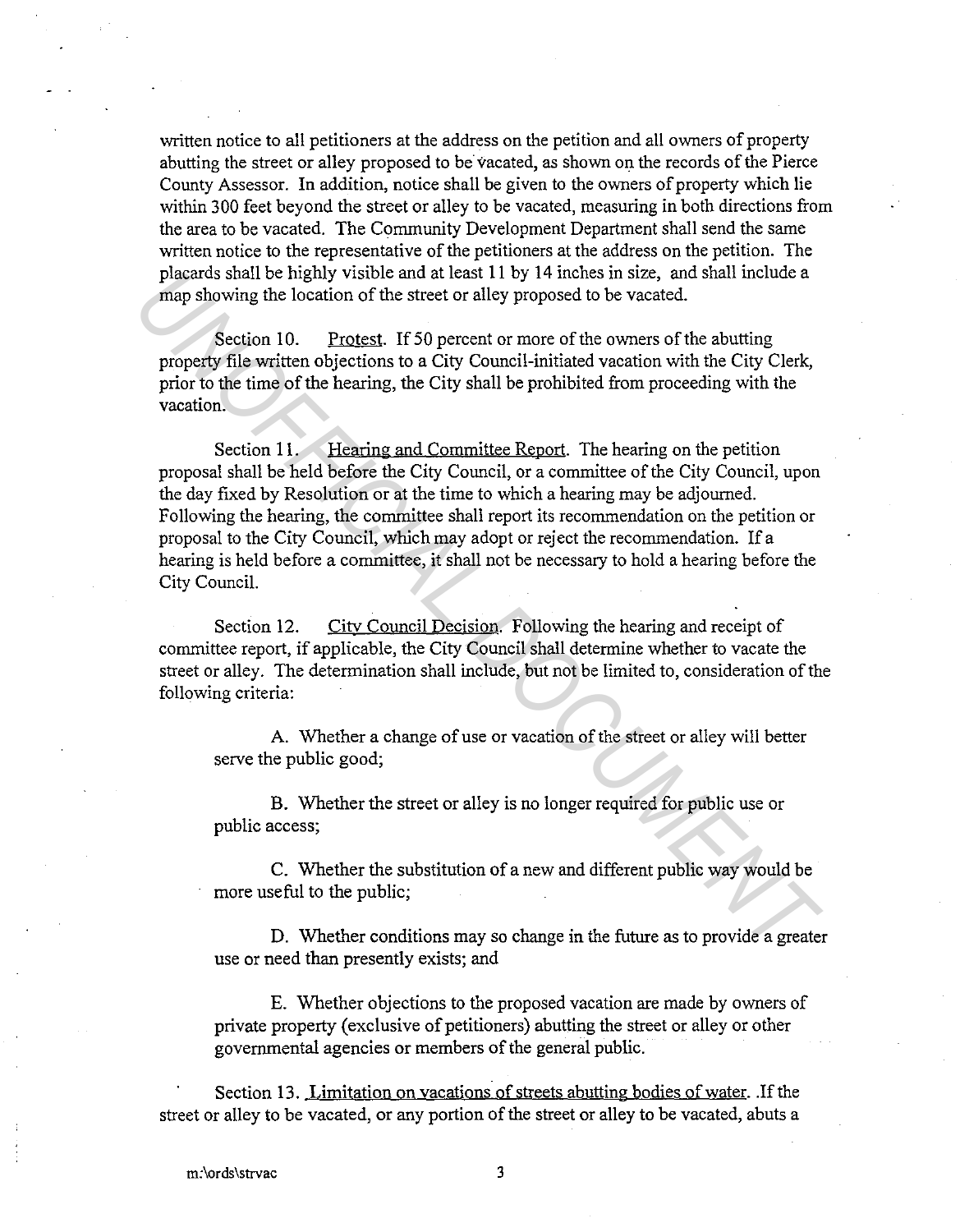body of fresh or salt water, the City shall not vacate such street or alley unless the following additional criteria and the requirements are met:

A. The vacation is sought to enable the City to acquire the property for port purposes, beach or water access purposes, boat moorage or launching sites, park, public view, recreation, or educational purposes, or other public uses;

B. The City, by Resolution, declares that the street or alley is not presently being used as a street or alley and that the street or alley is not suitable for any of the following purposes: Port, beach or water access, boat moorage, launching sites, park, public view, recreation, or education; or

C. The vacation is sought to enable the City to implement a plan, adopted by Resolution or Ordinance, that provides comparable or improved public access to the same shoreline area to which the streets or alleys sought to be vacated abut, had the properties included in the plan not been vacated.

Before adopting a Resolution vacating a street or alley under subsection 13.B. above, the City shall:

A. Compile an inventory of all rights of way within the city that abut the same body of water that is abutted by the street or alley sought to be vacated;

B. Conduct a study to determine if the street or alley to be vacated is suitable for use by the City for any of the following purposes: Port, boat moorage, launching sites, beach or water, access, park, public view, recreation, or education.

C. Hold a public hearing on the proposed vacation in the manner required by this ordinance, where in addition to the normal requirements for publishing notice, notice of the public hearing is posted conspicuously on the street or alley sought to be vacated, which posted notice indicates that the area is public access, it is proposed to be vacated, and that anyone objecting to the proposed vacation should attend the public hearing or send a letter to a particular official indicating his or her objection; and **IDENTIFY** THE City, by Resolution, declares that the street or alley is not<br>presently being used as a steret or alley and that the street or alley is not suitable<br>for any of the following pruposes: Port, beach to water ac

D. Make a finding that the street or alley sought to be vacated is not suitable for any of the purposes listed under B. of this Subsection, and that the vacation is in the public interest.

No vacation shall be effective until the fair market value has been paid for the street or alley that is vacated. Moneys received from the vacation may be used by the City only for acquiring additional beach or water access, acquiring additional public view sites to a body of water, or acquiring additional moorage or launching sites.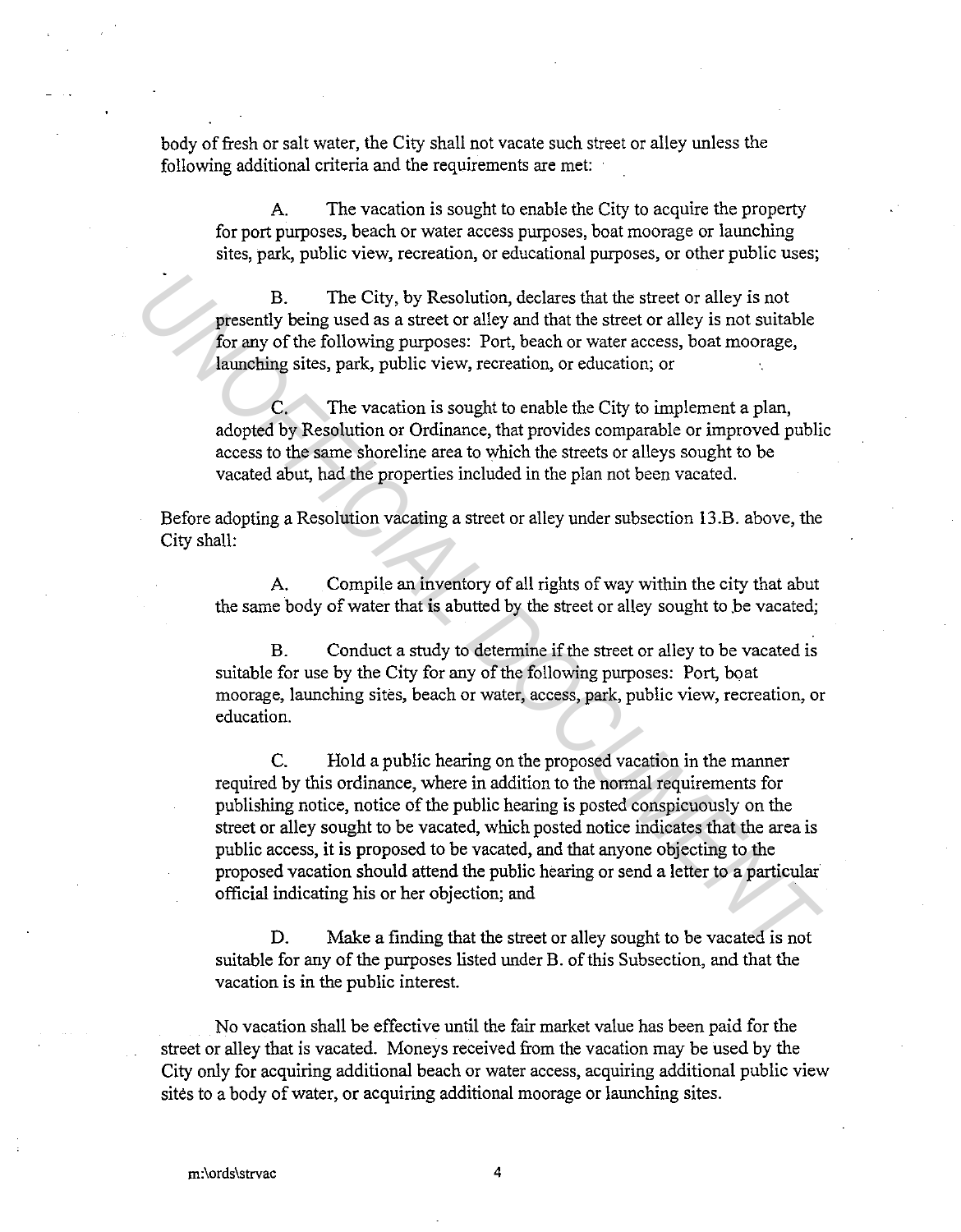Section 14. Vacation bv Ordinance. If the City Council determines to grant the vacation, the action shall be made by Ordinance in conformance with Section 12 and with such conditions or limitations as the City Council deems necessary and proper to preserve any desired public use or benefit. The ordinance may contain a provision retaining or requiring conveyance of easements for construction, repair and maintenance of existing and future utilities and services.

#### Section 15. Compensation for Vacation.

A. Where a vacation has been initiated by petition, the owners of the property abutting the area vacated shall pay to the City, prior to the effective date of the ordinance vacating the area, a sum equal to one-half of the appraised value of the area vacated plus the full cost of physical closure and road repairs as required by the Director of Community Development; provided, that where the vacation was initiated by the City or was required by the City as a condition of a permit or approval, the owners of property abutting the area vacated shall not be required to pay such sum and provided further that where the area vacated was acquired at public expense, the owners of property abutting the area vacated shall pay to the City a sum equal to the full appraised value of the area to be vacated. Section 15. Compensation for Vacation.<br>
A. Where a vecation has been initiated by petition, the owners of the<br>
property abutting the area vacated shall pay to the City, prior to the effective dat<br>
of the ordinance vacating

B. Conveyance of other property acceptable to the City may be made in lieu of the required payment, whether required to mitigate adverse impacts of the vacation or otherwise. When the conveyance is made for street purposes, one-half of the fair market value of the land conveyed shall be credited to the required payment. When the conveyance is made in fee for purposes other than street purposes, the full appraised value of the land conveyed shall be credited to the required payment.

C. When the value of the in-lieu parcel is less than the required payment, the petitioners shall pay the difference to the City. When the value of the in-lieu parcel exceeds the required payment, the City shall pay the difference to the petitioners.

### Section 16. Appraisals.

A. The Director of Community Development shall determine the appraised value of the area vacated based on an appraisal from a state-certified real estate appraiser who has an MAI or SRA designation from the Appraisal Institute. To obtain such appraisal, the Director shall present to the representatives of the petitioners a list of three such certified and designated appraisers from which the representatives of the petitioners shall select one appraiser. The petitioner shall pay for the appraisal if the Director is not satisfied with the appraisal, the Director may order a second appraisal from a state-certified real estate appraiser who has an MAI or SRA designation from the Appraisal Institute. The City shall pay for the second appraisal.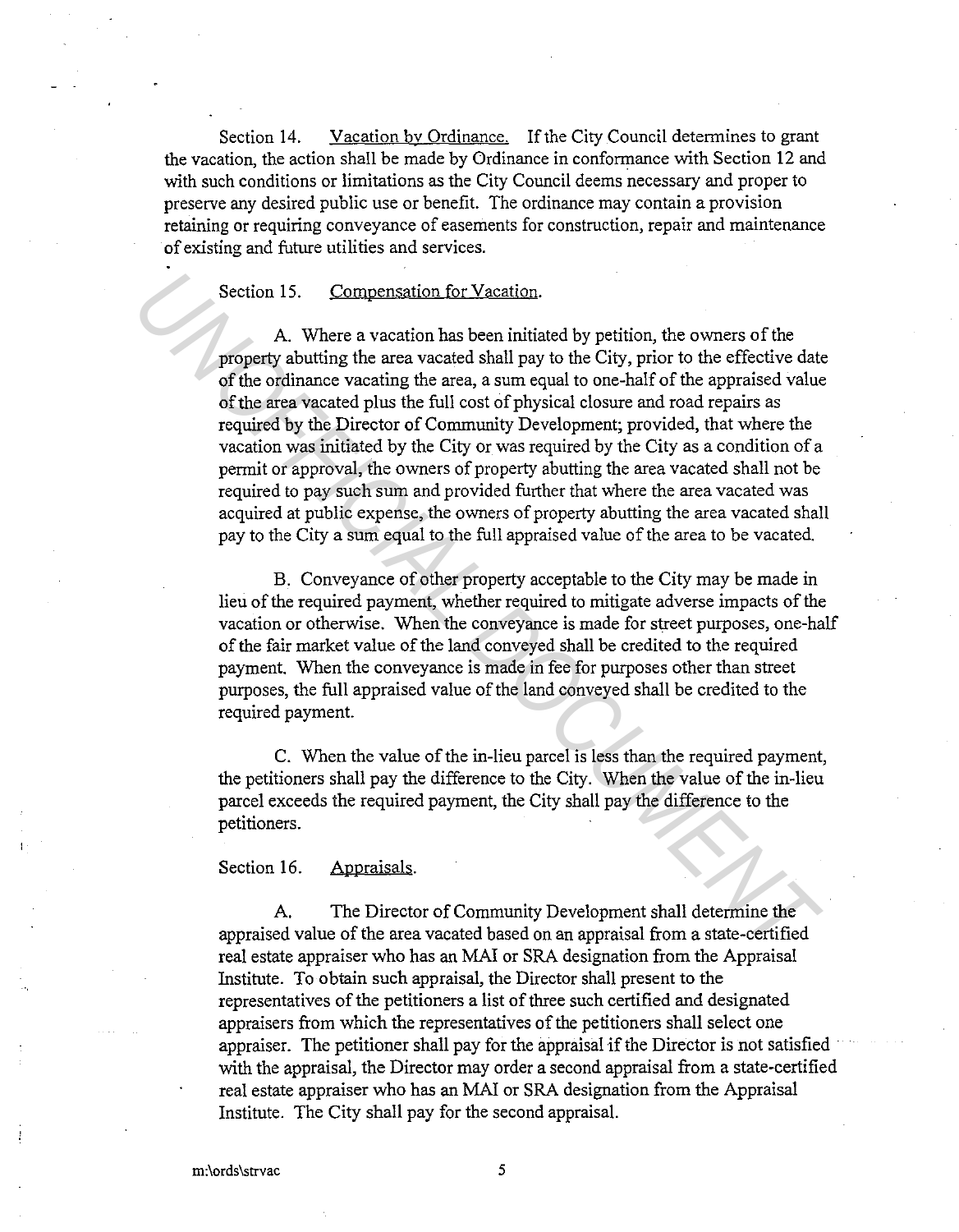B. The Director shall use the appraisal having the highest value for the area vacated. The Director of Community Development shall determine the fair market value or full appraisal value of the real property proposed to be granted or dedicated to the City in lieu of cash payment under Section 12 in accordance with the appraisal procedure in subsection A of this section.

Section 17. Payment of Compensation of Conveyance. After determining the appraisal of the value of the street or alley to be vacated, pursuant to Section 3, the Director of Community Development shall notify the representatives of the petitioners of the amount of compensation. The payment shall be delivered to the Director who, upon receipt of the payment, shall transmit it to the City Finance Department for deposit in the street fund and shall make a written report of the payment to the City Council. If the petitioner has been authorized to deliver an instrument granting or dedicating to the City a parcel or parcels of land in lieu of cash payment, as contemplated in Section 15, the Director, at the petitioner's expense, may obtain either a policy of title insurance insuring title of the property in the City, or a certificate of title as to the title insurance insuring title of the property in the City, or a certificate of title as to the title thereof, and upon receipt of such policy or certificate, shall transmit it to the City Council. Section 17. Payment of Compensation of Conveyance. After determining the payments of the value of the stretct or ally to be vacated, pursuant to Section 3, the virtual procedured in the presentatives of the petitioners of

Section 18. Recording of Ordinance. A certified copy of the Ordinance vacating a street or alley or part thereof, shall be recorded by the City Clerk in the office of the Pierce County Auditor.

Section 19. Severability. If any section, sentence, clause or phrase of this ordinance shall be declared invalid or unconstitutional by a court of competent jurisdiction, such invalidity or unconstitutionality shall not affect the validity or constitutionality of any other section, sentence, clause or phrase ofthis ordinance.

Section 20. Effective Date. This ordinance, passed by a majority plus one of the whole membership of the City Council as a public emergency resolution necessary for the protection of the public health, safety, property, or peace, shall be effective on the official date of incorporation.

**PASSED BY THE CITY COUNCIL ON AUGUST 28, 1995** 

L. K. Flemming Mayor